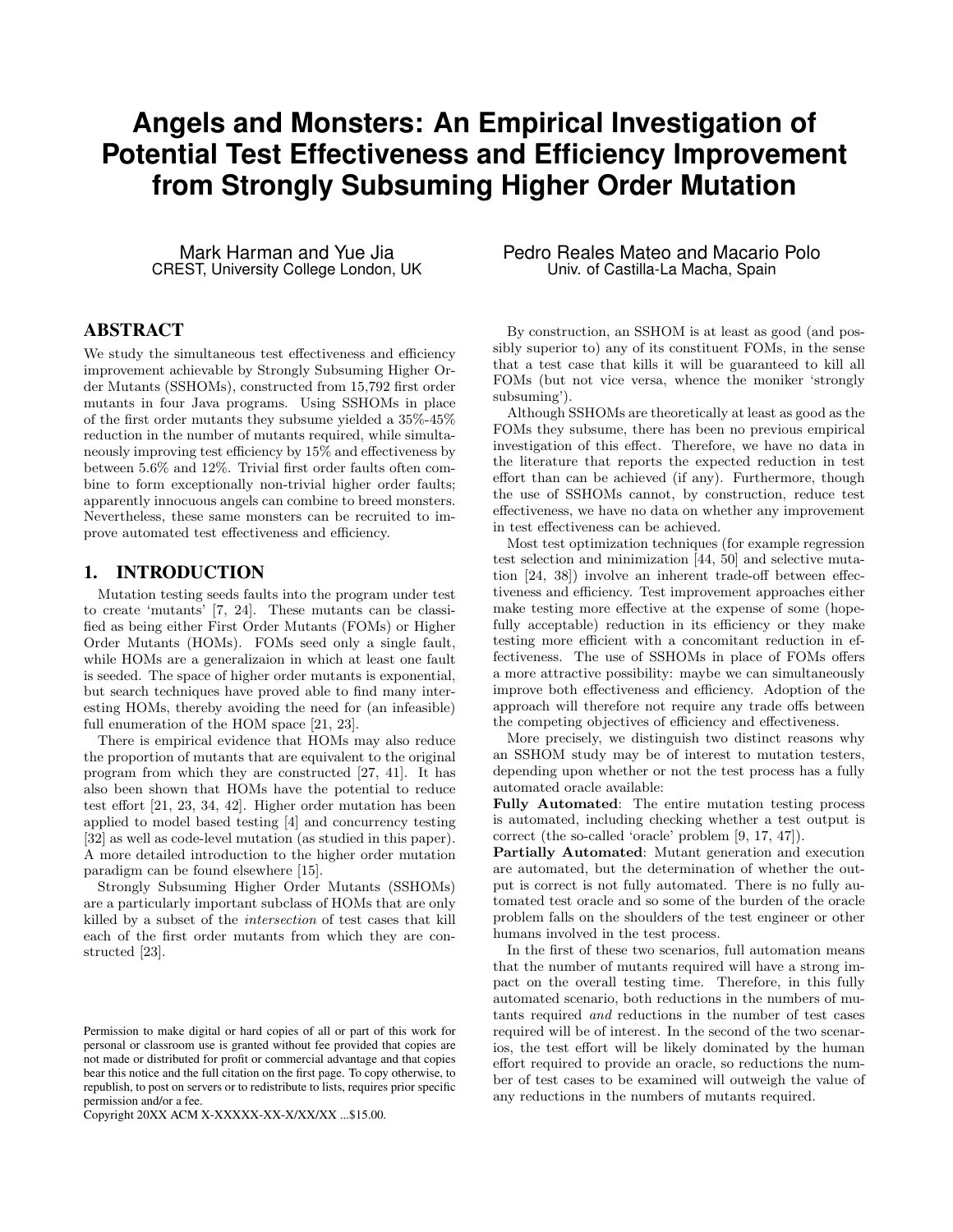In this paper we study the reduction in both the number of mutants and the number of test cases that result from the replacement of FOMs with the SSHOMs that subsume them. All current techniques for finding HOMs (including that used in this paper to find SSHOMs) require all FOMs to be executed as part of the HOM construction process. Therefore, any reduction in the number of mutants will only be of interest if we can find ways of statically predicting the FOMs that are more likely to combine to form SSHOMs. However, in the second scenario, where test effort is dominated by the oracle cost, any reduction in the number of tests required (while maintaining or improving test effectiveness) will be valuable to the tester (even using currently available techniques to construct HOMs).

We asses the efficiency and effectiveness of SSHOM-based testing, but we also want to understand the properties of subsumed FOMs: if subsumed FOMs are very hard to kill (they are 'monsters'), then we might expect SSHOMs constructed from them to also be monsters; from monsters shall we expect to construct monsters. By contrast, if we find that subsumed FOMs are easy to kill on average (they are 'angels'), then the SSHOM construction process transforms angels into monsters: it builds (hard-to-kill) monster faults from (easy-to-kill) angelic faults. Our findings concern the effects of using the set of Strongly Subsuming Higher Order Mutants (which we denote SSHOMs) in place of the set of first order mutants they subsume (which we denote FOMs). The primary contributions are:

Mutant Minimization: SSHOMs reduce the number of mutants to be considered by 35%. This rises to 45% if SSHOMs is minimized using greedy test suite minimization to produce a reduced set, SSHOMsRed.

Efficiency improvement: SSHOMs reduce test effort by 14% (15% for SSHOMsRed).

Effectiveness improvement: SSHOMs increase test effectiveness by 5.6% to 12.0% (similarly for SSHOMsRed).

Monsters from angels: SSHOMs are 'monster' faults that are exceptionally hard to detect, yet are constructed entirely from 'angel' faults that are easy to detect.

Unsubsumed coverage: SSHOMs subsume 45% - 75% of all FOMs. We therefore need to find techniques that increase SSHOM coverage (or to use hybrid FOM/SSHOM testing).

# 2. SEARCHING FOR SSHOMS

A Strongly Subsuming Higher Order Mutant (SSHOM) is defined as follows. Let  $Kill(S)$  return the set of test cases which kill all mutants in the set S. The higher order mutant H, constructed from a set of first order mutants  $F_1, ..., F_n$ , is an SSHOM[21] iff

$$
Kill(H) \subseteq \bigcap_i Kill(F_i) \text{ and } Kill(H) \neq \emptyset
$$

Figure 1 depicts this definition of SSHOM in a Venn diagram. The test set denoted  $T_m$  kills the higher order mutant, H, while the test sets denoted  $T_i$  kill first order mutants  $F_i$ . If H is an SSHOM then  $T_m$  must be a non-empty subset of the intersection of  $T_i$ .

Our four subjects are Monopoly [33] and Chess [34] (two board games), and Validator and Clifrom the Apache project. They range in size from 1,190 Lines of Code (LoC) to 6,359 LoC (see Table 2). We use the Java mutation testing tool, BACTERIO [33] and its set of Java mutants.



Figure 1: Generalized  $n^{th}$  order SSHOM scenario

Table 1: Quantitative information about Subject Systems

| Subject         | $\#\text{Tests}$ | Statement | First order    |
|-----------------|------------------|-----------|----------------|
| System          |                  | coverage  | mutation score |
| Monopoly        | 213              | 98.8%     | 83.8%          |
| Chess           | 593              | 99.6%     | 88.6%          |
| $\rm Validator$ | 415              | $80.0\%$  | 73.6%          |
| Cli             | 187              | 95.7%     | $77.6\%$       |

All 4 applications come with good quality test suites distributed with the applications and designed by third party testers (not the experimenters). We use these tests in our empirical study, because they are considered to be complete and adequate by their developers. Quantitative information concerning the test suites are summarised in Table 1. In the rest of this study we focus on the mutants that are killed by the test suites. Manual inspection of samples of the remaining unkilled mutants indicated that many are equivalent. In order to ensure high quality test data, we manually added test cases to the test suites provided, where we found unkilled yet non-equivalent mutants. However, as with all studies of equivalent mutants, we cannot be sure that we have detected all equivalent mutants, even if we were to manually inspect every one (which is seldom practical [19]).

Finding SSHOMs among the space of all higher order mutants requires a computational search process, such as those associated with the widely-studied area known as 'Search Based Software Engineering' (SBSE) [10, 16]. This is because the space of higher order mutants is exponentially large in *n* for  $n^{th}$  order mutants. We use a simple genetic algorithm to search for SSHOMs among the HOMs constructed within each of the methods of the program. It is recommended [18] that authors of SBSE work define clearly the representation and fitness function used in the search process. We define these two key 'SBSE ingredients' in the remainder of this section, along with the search operators we use and our termination procedure.

Representation: We represent a higher order mutant as a vector of pairs of integers. The length of the vector is the number of first order mutants that combine to form the HOM represented. Each vector element indexes the location of a first order mutant and the type of mutation to be applied. A single point crossover is applied to generate 'offspring'. It first chooses a cut point. Two higher order mutant 'parents' are then split at the cut point and the resulting four fragments are recombined to create two new 'children' in the standard manner for single point crossover [12]. Figure 2 illustrates this process.

Crossover can produce mutants that are not higher order, either because of repetition of a lower order mutants or because of repeated mutation at the same location. We avoid repetition of lower order mutants, but make no attempt to control for same-location mutations.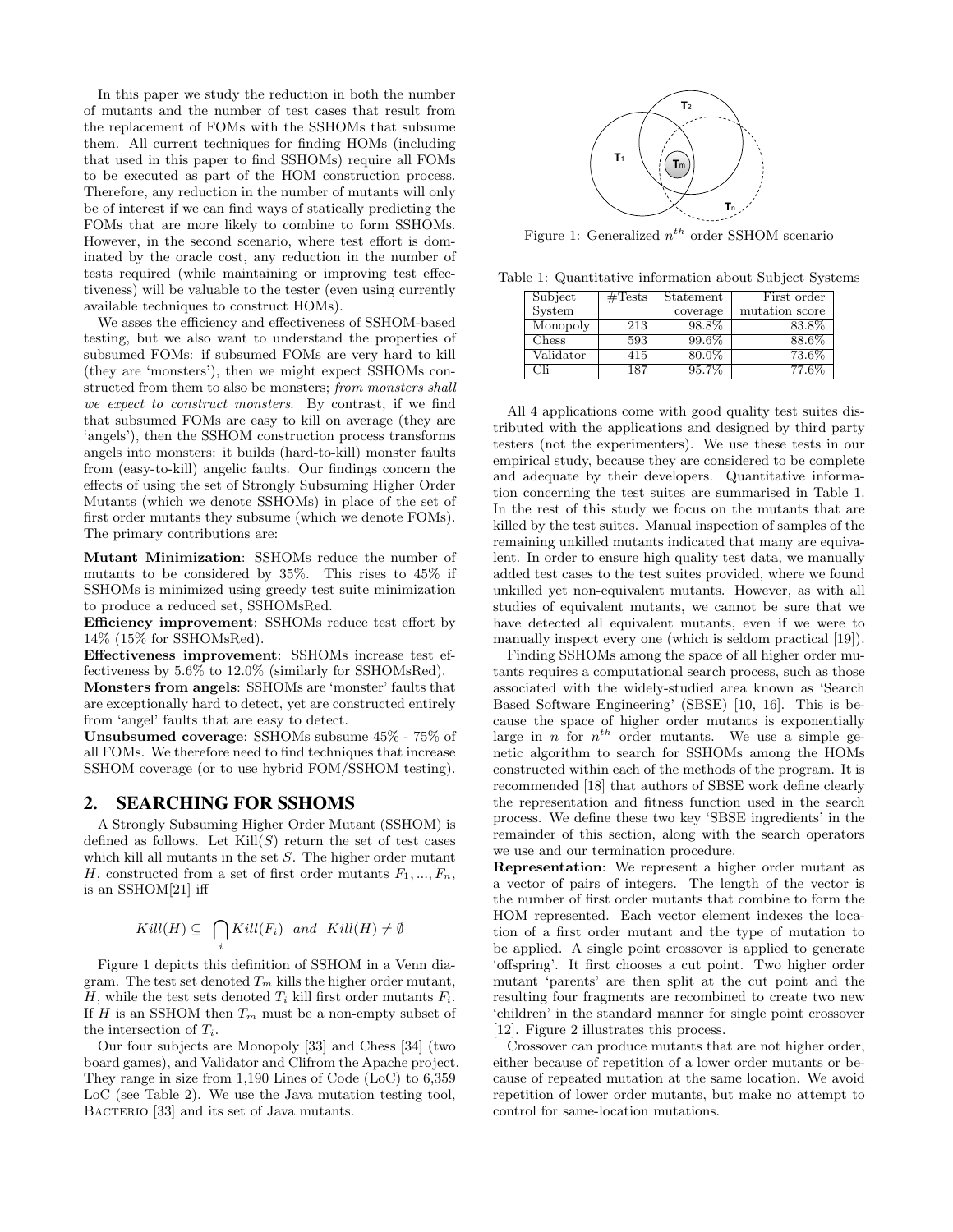

Figure 2: Crossover operator used in our search



Figure 3: Genetic mutation operators used in our search

Such same-location mutants will not have increased fitness and, therefore, the genetic algorithm will not favour their selection. The genetic algorithm uses three genetic mutation operators, illustarted in Figure 3. The first operator randomly selects a FOM and replaces it with another FOM. The second operator randomly removes a selected FOM and the third operator adds a new randomly selected FOM to the current HOM.

Fitness function: Our fitness function simply seeks to reduce the number of tests that kill all FOMs, while increasing the number that kill the HOM: the fitness of an SSHOM,  $H_{\{F_1,...,F_n\}}$ , with respect to a test suite T is defined as

$$
|T| - |Kill(H_{\{F_1,...,F_n\}})| + |\bigcap_{i=1}^n Kill(F_i)|.
$$

This function targets subsuming HOMs, but there is nothing in the computation that specifically favours strongly subsuming HOMs. In so doing, we are thus sampling (randomly) from the space of subsuming higher order mutants to find a set that is strongly subsuming. Because we do not aggressively seek strong subsumption, our results can be thought of as a lower bound on technical improvements that can be achieved using strongly subsuming HOMs. Our goal is not to introduce a new mutation testing technique. Rather, we seek to identify a set of SSHOMs so that we can empirically study them, thereby providing results against which future work on SSHOMs can compare.

Future work may focuses on carefully designed fitness functions that target strongly subsuming higher-order mutants with particular behaviour and properties. Indeed, such work is on-going. For example, recent work [40] has introduced a fitness function that targets strongly subsuming HOMs that test untested behaviour (that which is not tested by any of the constituent FOMs).

We used a 'reset' feature as a termination condition and also to avoid the search becoming unnecessarily trapped in local optima. Reset simply restarts the search with a new randomly generated population when the variance in fitness observed has fallen below 10% of its starting variance. The overall search terminates when no new SSHOMs are found after three restarts have been applied.

# 3. EMPIRICAL STUDY PROCEDURE

This section explains our research questions, motivating why we ask them, how they relate to one another and the experimental and inferential statistical procedures used to answer them.

We search for a set of SSHOMs for each of the four programs using the generic algorithms described in the previous section (Section 2). From the set SSHOMs, we construct a set SSHOMsRed using greedy minimization [43, 50]. This algorithm iteratively removes mutants from SSHOM, while there remain mutants that can be removed without affecting the set of FOMs subsumed.

We start by establishing a baseline set of data on the numbers of mutants and test cases involved in our study. Such baseline data can be useful, for example, in replication studies that involve different subjects and for which the sets of mutants and test cases may therefore differ. In particular, we are interested to establish baseline data for the sizes of the SSHOM and SSHOMsRed sets, since these are comparatively less well studied than first order mutants (the FOM set).

RQ1: Baseline Data: We decompose RQ1 into two sub research questions, one concerning baseline data on mutants and the other concerning baseline data on test suites.

RQ1.1: Baseline Data on Mutants: What are the numbers of FOMs, SSHOMs SSHOMsRed and the percentage of FOMs subsumed by the SSHOMs?

Once the SSHOMs were found, mutation adequate tests suites were constructed for each of the three sets of mutants: FOMs, SSHOMs and SSHOMsRed. The test suite construction process consisted of random selection from the pool of test cases provided with each of the four programs under study. By using tests from a third party, we remove one source of potential bias (selection of test cases by the experimenters). We also hope that the use of real-world test suites may make it more likely that our results will be realistic and, thereby more relevant to real-world testers.

To select, from this pool, a test suite to kill mutants in the set S, test cases were repeatedly randomly chosen until all mutants in  $S$  were killed. This process was repeated 30 times to cater for the stochastic nature of the selection process.

RQ1.2: Baseline Data on Test Suites: What are the average sizes of mutation adequate test suites (and the standard deviation) over the thirty tests suites selected to kill all mutants in the three classes of mutant for each of the four programs?

RQ1.1 and RQ1.2 also allow us to assess the degree of test effort reduction (in terms of the numbers of mutants and test cases required) that can be achieved using SSHOMs in place of the FOMs that they subsume. Having established baseline data for mutants and test cases, we move to the two research questions at the heart of our technical investigation.

That is, how much harder to kill are strongly subsuming higher order mutants (RQ2) and how much more effective are the test suites constructed from them (RQ3)?

RQ2: Higher order potency: How much harder to kill are mutants in SSHOM (and SSHOMsRed) than those in FOM?

Note that SSHOMs are theoretically at least as hard to kill as the FOMs from which they are constructed, by definition. Therefore, we need not ask whether SSHOMs are harder to kill; we know they are at least as hard to kill.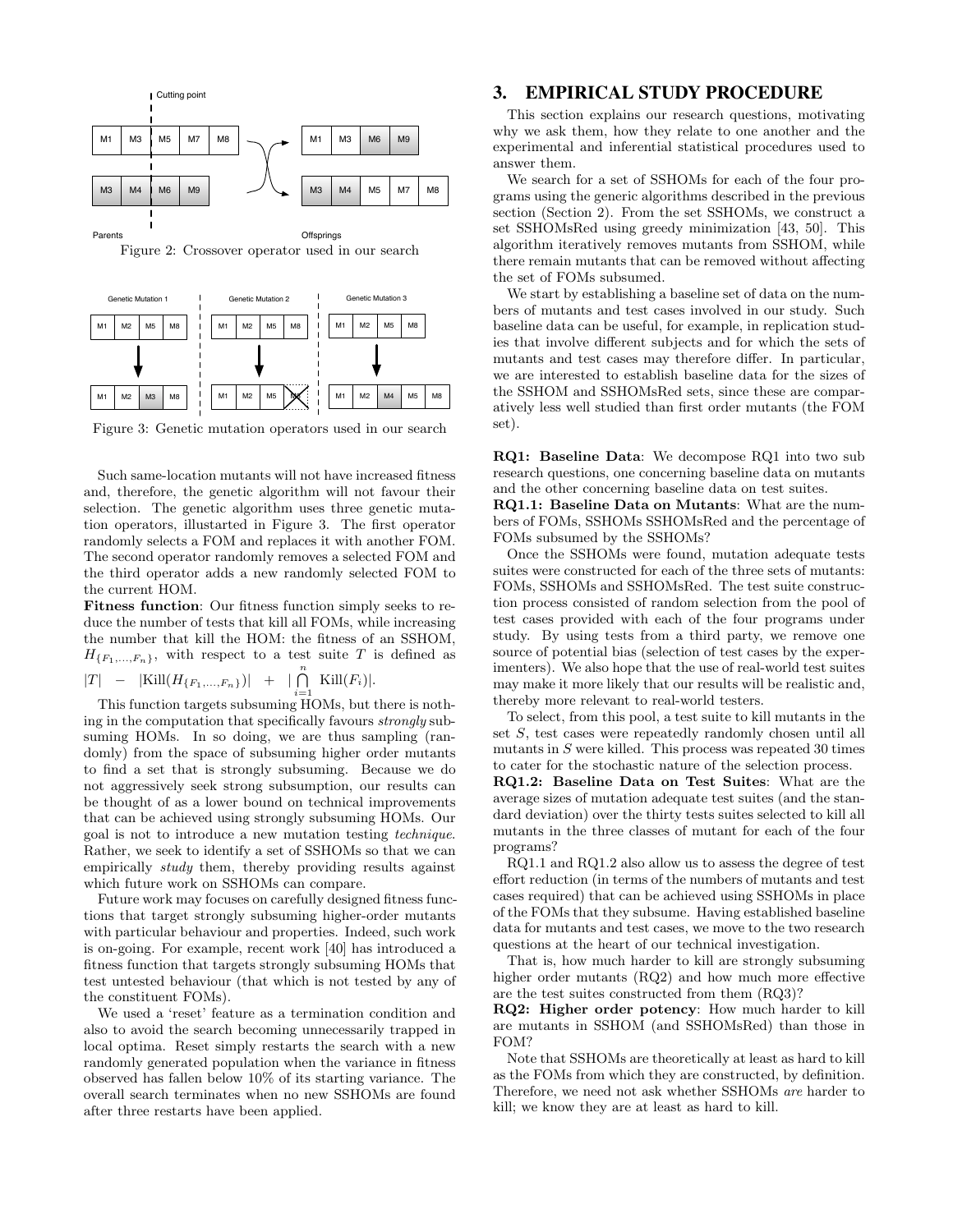In our study, we seek to measure the significance (or otherwise) and size of this effect. In order visualize the difference in killability of FOMs and SSHOMs (and SSHOMsRed) we draw a graph we term the 'kill-growth' graph. We consider two types of kill growth graph. A Proportional Kill Growth (PKG) graph and an Absolute Kill Growth (AKG) graph. For a given test suite order  $TO$  and set of mutants  $M$ , the kill growth graph shows the growth in the absolute number (AKG) or proportion (PKG) of mutants from M killed by TO.

A point in the PKG graph at  $(x, y)$  signifies that after  $x\%$ of the tests in  $TO$  have been executed, the proportion of mutants from  $M$  killed is  $y$ . A point in the AKG graph at  $(x, y)$  signifies that after  $x\%$  of the tests in TO have been executed, the number of mutants from  $M$  killed is  $y$ . It is reasonable to use a PKG graph when the mutant sets are the same size. However, for differently sized sets of mutants, the AKG graph should also be reported, because it reflects the growth in the numbers of faults found.

We have 3 sets of 30 test suites (one set for each of the three classes of mutant). We combine all these sets of test suites into a single set of 90 test suites for this visualization. In so-doing we seek to visualise the typical expected average kill growth trends for each of the three classes of mutants, averaged over 90 trials. We have no information about the specific order in which a tester might execute test cases. Therefore, we report the average mutation score observed over all 90 test suites in the (arbitrary) order in which they are selected by the random test selection algorithm.

To assess the statistical significance of the difference between first order mutants and higher order mutants, we used a Wilcoxon Signed-Rank test with the widely-adopted 'standard' 95% significance level ( $\alpha$  = 0.05). This  $\alpha$  level is reduced to 0.0167, using the Bonferroni correction to cater for the fact that we perform three Wilcoxon tests  $(0.0167 =$ 0.05/3). The Bonferroni correction is known to be a conservative correction. It risks Type II errors (incorrectly accepting the null hypothesis) in order to reduce the risk of Type I errors (incorrectly rejecting the null hypothesis). Therefore, should we find that our results force us to reject the null hypothesis after this correction (i.e., there is no possibility of Type II error), then we can be confident that our results are strongly significant.

Knowing how much harder SSHOMs are to kill (compared to FOMs) is interesting to mutation testing researchers, but for testing practitioners the important question is

#### "How much more effective is SSHOM testing?"

#### This question is addressed by RQ3:

RQ3: Higher order test effectiveness: How much more effective are test suites constructed from SSHOMs compared to those constructed from FOMs?

We plot PKG graphs for each of the three types of test suite: those selected to kill each of the three types of mutants (FOMs, SSHOMs and SSHOMsRed). Since each test suite is selected to kill a particular class of mutants, S, there is a natural order in which to execute the test suites (unlike the union of all test cases used in answering RQ2): we order the test cases in each test suite using the so-called 'additional greedy' algorithm [51]. This chooses the next test to be executed as that which kills the greatest number of remaining unkilled mutants in the set S.

This greedy ordering ensures that we consider test cases in the order that respects the 'design' of the test suite; tests selected to kill FOMs, for example, are ordered so that they favour early achievement of 100% FOM coverage. In total, we have selected 30 different test suites for each of the three classes of mutants (FOMs, SSHOMs and SSHOMsRed), so we now have a total of 90 ordered test suites with which to experiment.

Since we have unpaired data, we use the Kruskal-Wallis test to analyse the variance of the three sets of data obtained from the test suites selected to kill each of the three kinds of mutants. The Kruskal-Wallis test is an unpaired and nonparametric test that determines whether a set of samples originate from the same distribution according to the variance of their ranks. We augment the Kruskal-Wallis test with a post-hoc pairwise comparison of the different classes of test (selected for FOMs, SSHOMs and SSHOMsRed) using Dunn's test [45].

We use Dunn's test because we have not only unpaired samples from populations of unknown distribution (therefore suggesting the use of a non-parametric test), but also samples of uneven sizes, which means that Wilcoxon's unpaired non-parametric test is not directly applicable). Dunn's test also includes a generalised version of the Bonferroni correction for multiple tests. Therefore, it the P values we report are adjusted to take account of the number of statistical significance tests we perform.

Having explored whether SSHOMs can improve testing by replacing subsumed FOMs, we wish to study whether there is anything more interesting about subsumed FOMs compared to the unsubsumed FOMs:

RQ4: Characteristics of Subsumed FOMs: What are the differences between subsumed and unsubsumed FOMs?

We decompose RQ2 into three subquestions as follows: RQ4.1: Subsumed FOM killability: What is the killability of subsumed FOMs compared to the remaining FOMs?

To answer RQ4.1 we compare the two box plots constructed from the set of killability values (proportion of all test cases that kill a mutant) for subsumed and unsubsumed FOMs. However, a mutant may fail to be killed by a test case because the test case fails to cover the mutant. Mutants that reside in branches that are seldom executed will thus naturally tend to appear 'harder to kill' simply because they are harder to reach (it will be harder to execute the mutated code). Such reduced killability due to reduced executability is a property of the program under test, rather than any characteristic of the mutants that reside in it.

Therefore, in order to provide an assessment of mutant killability that takes account of reachability, we complement the answer to RQ4.1 with a repeated experiment in which only test cases that execute the mutant (covering test cases) are counted in determining a mutant's killability:

RQ4.2: Subsumed FOM killability by Covering Tests: What is the killability of subsumed FOMs compared to the remaining FOMs when restricted to covering tests?

To answer RQ4.2 we compare the two box plots constructed from the set of killability values for subsumed and unsubsumed FOMs using only test cases that cover the mutants. Finally, we examine the distribution of subsumed FOMs over all FOMs:

RQ4.3: Subsumed FOM distribution: How do the subsumed FOMs distribute over all mutants in the process of mutation testing?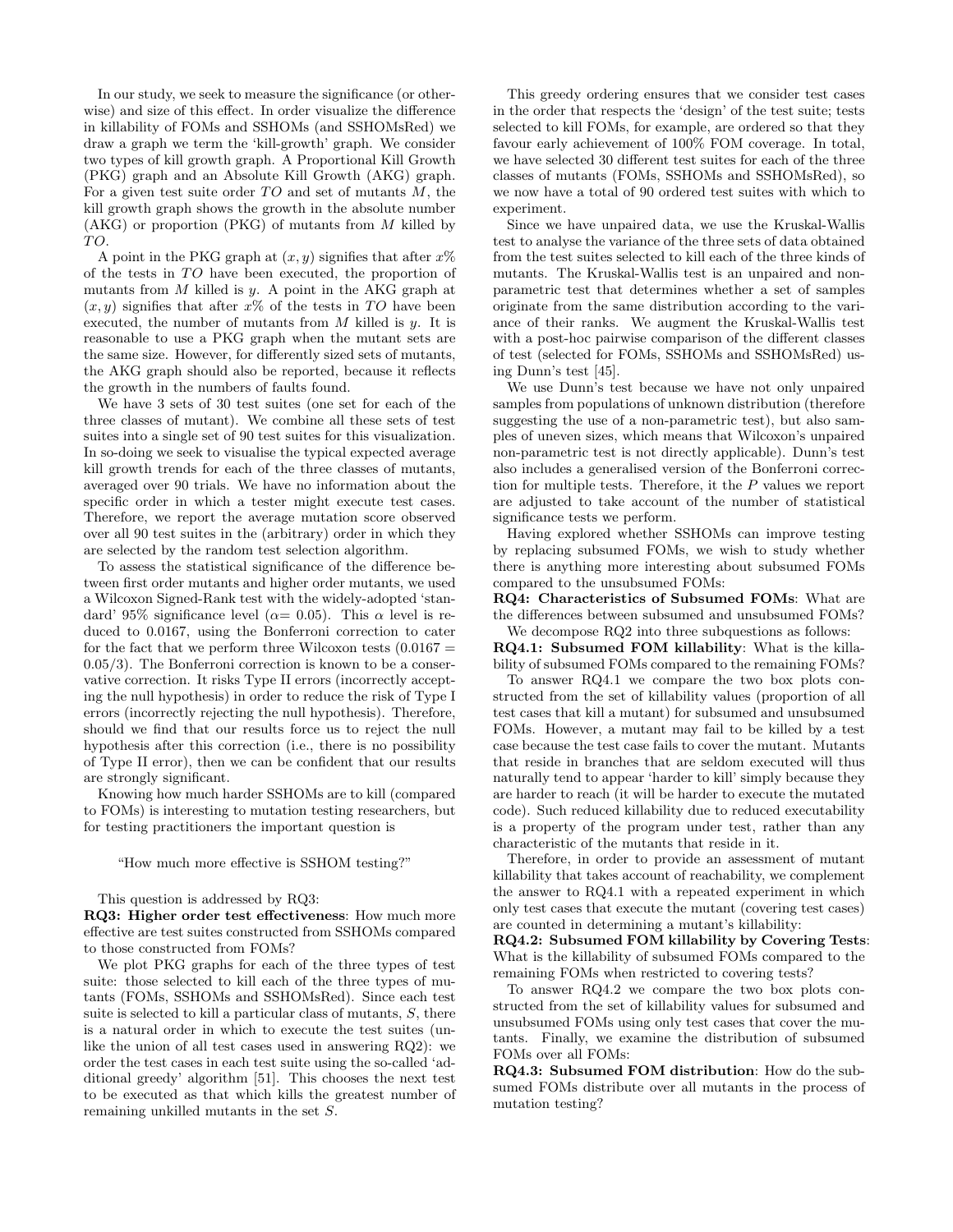| Subject         | $_{\rm LoC}$ | FOMs   | SS          | <b>SSHOMs</b> | Subsumed      |
|-----------------|--------------|--------|-------------|---------------|---------------|
|                 |              |        | <b>HOMs</b> | Red           | <b>FOMs</b>   |
| Monopoly        | $1.190\,$    | 1,283  | 166         | 119           | 218: 18%      |
| Chess           | 2,376        | 7,204  | 664         | 634           | $1,168; 16\%$ |
| Validator       | 6,359        | 5,604  | 501         | 377           | 674; 12%      |
| Cl <sub>i</sub> | 2.001        | 1,701  | 159         | 121           | 220: 13%      |
| Total           |              | 15,792 | 1,490       | 1,251         | $2,280; 14\%$ |
| Reduction       |              |        | $35\%$      | $45\%$        |               |

Table 2: Number of SSHOMs found

Table 3: Number of Tests derived

| Subject                   |           | Mean number of tests for |        |                  |  |
|---------------------------|-----------|--------------------------|--------|------------------|--|
| Systems                   |           | FOMs                     | SSHOMs | <b>SSHOMsRed</b> |  |
| Monopoly                  | Mean      | 29                       | 27     | 28               |  |
|                           | Std. dev. | 3.9                      | 3.1    | 2.7              |  |
| Chess                     | Mean      | 190                      | 158    | 157              |  |
|                           | Std. dev. | 6.7                      | 4.8    | $\overline{3.8}$ |  |
| Validator                 | Mean      | 73                       | 65     | 64               |  |
|                           | Std. dev. | 4.3                      | 3.6    | 2.8              |  |
| Cli                       | Mean      | 32                       | 28     | 27               |  |
|                           | Std. dev. | 2.9                      | 2.7    | 2.8              |  |
| Total (averaged) tests    |           | 324                      | 278    | 276              |  |
| Reduction in tests needed |           | 0                        | 14%    | $15\%$           |  |

We plot a Proportional Kill Growth (PKG) graph for all mutants and study the distribution of subsumed FOMs on this graph. This allows us to see how subsumed mutants distribute over the PKG. For example, we can see whether subsumed mutants tend to be killed earlier, later or evenly in the overall mutation testing process. Finally, for completeness, we ask how many of the unsubsumed FOMs would have been killed using the test suites selected to kill subsumed FOMs and their SSHOMs:

RQ4.4: Unsumbsumed coverage: How many unsubsumed FOMs do subsumed FOMs and their SSHOMs kill?

# 4. RESULTS

This section presents the results that answer the four research questions set out in the previous section (Section 3). RQ1.1: Baseline Data on Mutants

Table 2 provides baseline data. It shows the numbers of FOMs generated from each of the four programs and the numbers of SSHOMs generated from the FOMs using the search process defined in Section 2. The table also gives the sizes of the reduced set SSHOMsRed produced by minimization. In the final column, the table reports the number of FOMs (and the percentages of all FOMs this denotes) that are subsumed by the SSHOM set.

As we can see from Table 2, 14% of the first order mutants are subsumed by SSHOMs. Also, these data allow us to quantify the degree of saving possible using subsuming higher order mutants. Over all programs, we found that the saving achievable using SSHOMs over the FOMs they subsume is 35%, increasing to 45% if we use the reduced set SSHOMsRed.

#### RQ1.2: Baseline Data on Test Suites

Table 3 shows the mean number and the standard deviation of the number of test cases selected for each of the four programs and for each of the three classes of mutant.

Table 3 shows that the number of test cases selected to achieve 100% FOM adequacy is larger than the number required to achieve 100% SSHOM adequacy, on average.

This suggests that SSHOMs can potentially reduce the number of tests required without losing test effectiveness. It is also noticeable that the number of tests derived from the complete set of SSHOMs and the reduced set (SSHOMsRed) are almost identical (each differing by at most one test case, on average, which is well within a single standard deviation).

This is to be expected, since the reduction the minimization algorithm is designed to reduce the number of mutants without affecting the effectiveness of the mutant set. We should, therefore, expect a similar number of test cases would be required to kill the minimized set of strongly subsuming higher order mutants as are required to kill the unreduced set.

For the test engineer's point of view, it is interesting to note that using tests selected to kill strongly subsuming HOMs results in a 14%-15% reduction in the number of test cases that need to be selected. In cases where there is no automated oracle, and the test engineer must play this role, this may be a welcome reduction in test effort, especially if it is accompanied by an increase in test effectiveness (a question explored in RQ3).

#### RQ2: Higher Order Mutant Potency

The AKG and PKG graphs for each of the three classes of mutants are depicted in Figure 4. In both AKG and PKG graphs, the average value of all ninety executions was calculated at each point. The AKG graphs show the number of mutants killed as more test cases are executed, while the PKG graph shows the proportion of all mutants in the class (FOM, SSHOM or SSHOMsRed) that are killed. The dashed line (representing the mutation score obtained with FOMs) is always above other lines, which indicates FOMs are killed faster than SSHOMs independently of the test cases used.

From Table 2 we know that the average saving in numbers of mutants needed, when SSHOMs are used in place of the FOMs is 35% (for SSHOMs), rising to 45% for the reduced set of SSHOMs. However, though fewer SSHOMs are needed, they are also harder to kill. These growth graphs, provide a visualization this reduced killability.

As can be seen from Figure 4, FOMs are killed at a greater rate than SSHOMs in absolute terms. There are also proportionately more FOMs killed than SSHOMs at every stage of the test process until the very final stages of testing, when almost all test cases have been executed. As a result, we can be reasonably sure that, were testing to cease at any stage, a greater number and proportion of FOMs would be killed than SSHOMs.

To examine the observation in more detail, statistical analyses were carried out as explained in Section 3. Table 4 shows the results of a (paired) Wilcoxon signed-rank test. In Table 4, the p values obtained are all lower than 0.00049, indicating strong significance at the 0.05 level (after accounting for multiple testing with the Bonferroni correction).

Each statistical test involves 90 sets of paired data points. There is one set of paired points for each set of test data. Each paired data element is the mutation score reached by the two mutation techniques being compared, after the same number of test cases has been executed.

To interpret the Cohen's d effect size measurement we use a standard range of effect sizes from 'small' to 'large' [5]. The effect size is 'medium' between FOMs and both SSHOMs and the reduced set SSHOMsRed.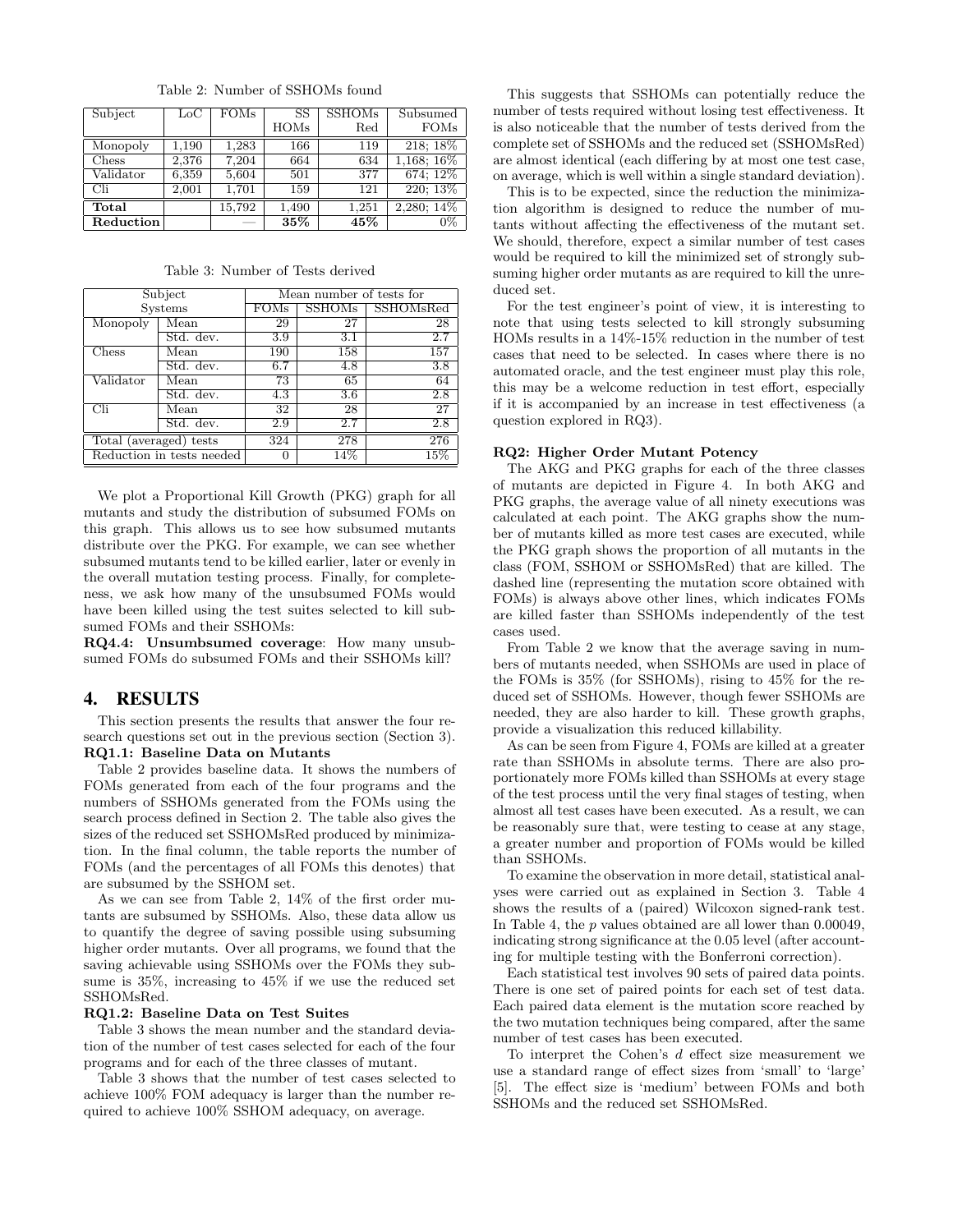

Proportional Kill Growth (PKG) graphs

Figure 4: The Potency of Strongly Subsuming Higher Order Mutants: Absolute/Proportional Kill Growth ({A/P}KG) graphs showing the {absolute/proportional} numbers of mutants killed by all test cases for each of the three classes of mutants: First Order Mutants (FOMs), Strongly Subsuming Higher Order Mutants (SSHOMs) and Reduced SSHOMs (SSHOMsRed). The graphs reveal that the rate at which SSHOMs are killed is much lower than for FOMs in both absolute terms and also proportionally (relative to the numbers of mutants in each class). We also observe a noticeable further saving in the absolute numbers of mutants using the reduced set of SSHOMs for three out of the four programs studied.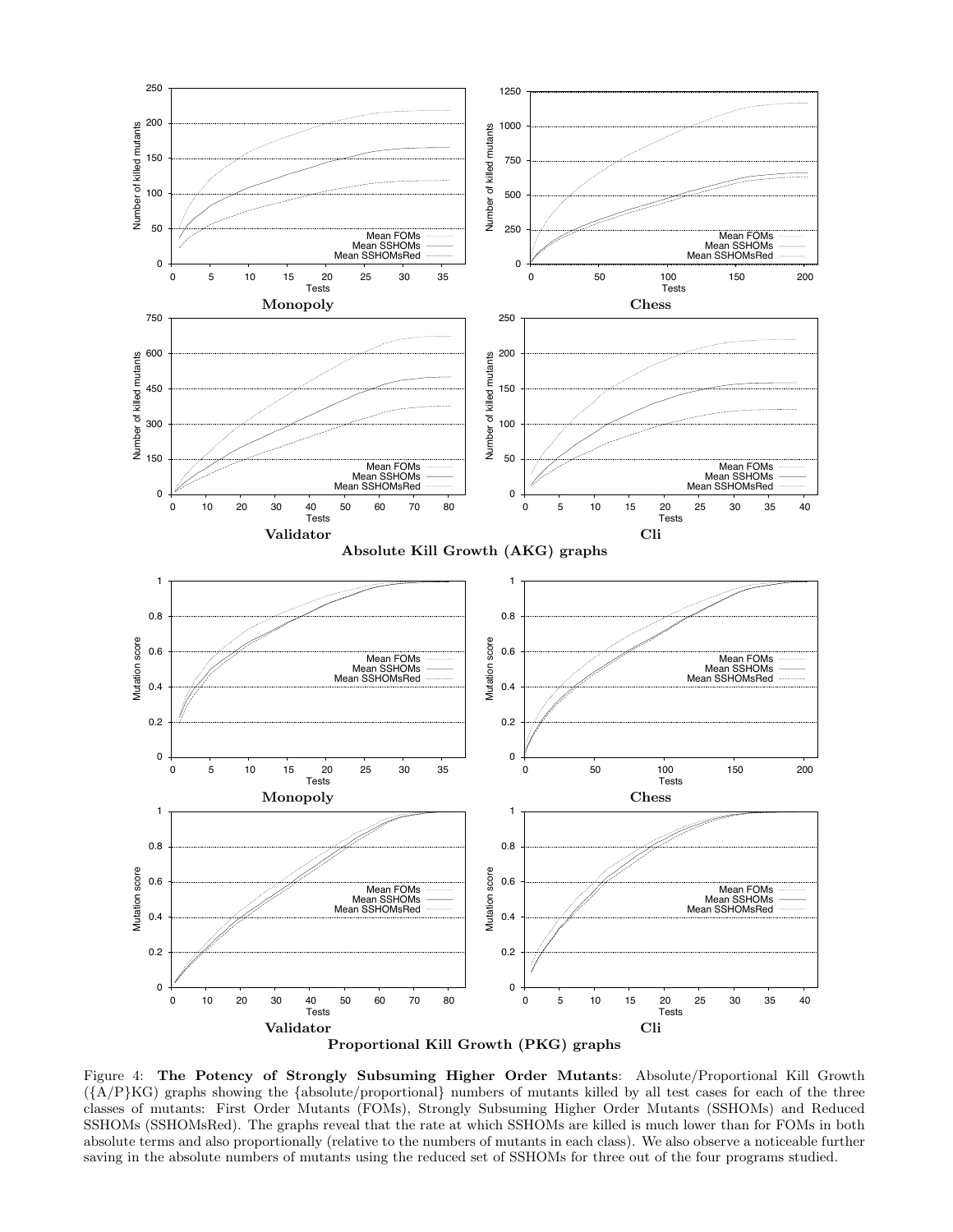Table 4: Wilcoxon Signed-Rank test results

|             | Comparing<br><b>FOMs</b> | Comparing<br><b>FOMs</b><br>with | Comparing<br>SSHOMs with |
|-------------|--------------------------|----------------------------------|--------------------------|
|             | with                     | SSHOMsRed                        | SSHOMsRed                |
|             | <b>SSHOMs</b>            |                                  |                          |
| Z           | $-134.477$               | $-139.946$                       | -97.386                  |
| Sig.        | 0.000                    | 0.000                            | 0.000                    |
| Effect Size | 0.586                    | 0.610                            | 0.424                    |

The reduction in mutants achieved by mimimizing the SSHOMs set to SSHOMsRed is also significant and the effect, though not as large as the effect size for FOMs, is still appreciable. In this case, the effect size is typically regarded as between 'small' and 'medium'. We conclude that using strongly subsuming HOMs in place of the FOMs they subsume significantly reduces the number of mutants required and that this is a statistically medium sized effect.

#### RQ3: Higher order test effectiveness

From RQ2 we know how much harder it is to kill higher order mutants compared to first order mutants. Furthermore, from RQ1, we know that the test suites selected to kill SSHOMs contain 15% fewer tests than those selected to kill FOMs (yet they kill all FOMs and SSHOMs). This is interesting to a mutation tester, but for a software engineer, interested in testing in general, the more important question will be whether the test suites selected to achieve coverage of higher order mutants are, in some sense 'better', not merely smaller, than those test suites selected for the more traditional, first order, mutation criteria.

As with all testing techniques, the determination of which technique is better can vary depending on context. However, in mutation testing there is a way to order two test suites, A and B according to their mutation score on some set of mutants  $M$ . Suppose test suite  $T_{SSHOM}$  is selected to kill mutants in  $SSHOM$  and test suite  $T_{FOM}$  is selected to kill mutants from the set  $FOM$ , then we can compare each test suite to see how good the suite is at killing mutants used to select the other kind of mutants. However, the test suites may have different size, so a direct comparison of scores is not appropriate. Rather, we compare the growth in mutant scores as we order the test cases, as before, thereby catering for differing sizes of test suite.

Figure 5 shows the results of comparing the mutation score achieved by the tests selected to kill the mutants in FOMs, SSHOMs, SSHOMsRed.

As we can see from this figure, for all four subjects, the results show that, though test suites derived from SSHOMs contain fewer test cases, they nevertheless, achieve both higher mutation score overall and, more importantly, do so faster then test suites derived from FOMs.

We also observe, in all cases, that the test suites selected to kill FOMs fail to reach 100% mutant score. This is because there are HOMs SSHOMs that are not killed by any of the test cases select to kill FOMs: over all thirty test suites selected to kill all FOMs, 2.2, 7.3, 5 and 1.7 of the HOMs remain unkilled, on average, for the programs Monopoly, Chess, Validator and Cli respectively.

This provides additional evidence that confirms the observation that test suites selected to kill FOMs are inferior to test suites selected to kill SSHOMs. It also reveals that, for all programs studied, some of the SSHOMs are, indeed, very 'stubborn'; hard to kill yet not equivalent [19].

Table 5: Kruskal-Wallis test results

| Test set selected |       | Mean  |                 |
|-------------------|-------|-------|-----------------|
| to kill           | N     | rank  |                 |
| <b>FOMs</b>       | 29205 | 38387 | $x^2 = 117.872$ |
| <b>SSHOMs</b>     | 24990 | 40258 |                 |
| SSHOMsRed         | 24879 | 40164 | p < 0.000       |
| Total             | 79074 |       |                 |

Table 6: Dunn's method results

| Kind of mutants from<br>which tests are selected | z                 | Sig.           | Adi.<br>Sig. | <b>Effect</b><br>Size |
|--------------------------------------------------|-------------------|----------------|--------------|-----------------------|
| FOMs-SSHOMs                                      | $-9.513$          | 0.000          | 0.000        | 0.041                 |
| FOMs-SSHOMsRed<br>SSHOMs-SSHOMsRed               | $-9.026$<br>0.458 | 0.000<br>0.647 | 0.000        | 0.039<br>0.002        |

Table 5 presents the results of the Kruskal-Wallis test. In this table  $N$  is the total number of test executions (tests  $\times$ mutants) required to achieve 100% mutation score for each of the three criteria (over thirty repeated samples of test cases). Since these test suites are unpaired, their sizes differ; more test cases were executed according to the FOM criteria. The result  $(Sig.<0.000)$  indicates a strongly significant difference exists between the three test suite executions; they are very unlikely to be sampled from the same population distribution.

The Kruskal-Wallis test was run to determine whether there were significant differences between tests generated from the set of FOMs, SSHOMs and SSHOMsRed. Pairwise comparisons were performed using Dunn's method (as explained in Section 3). This post-hoc analysis, the results of which are shown in Table 6, reveals statistically significant differences in mutation score between the tests selected to kill FOMs and those selected to kill SSHOMs  $(p = 0.000)$ and also between the tests selected to kill FOMs and those selected to kill SSHOMsRed  $(p = 0.000)$ .

However there was no statistical difference between the tests selected to kill SSHOMs and those selected to kill SSHOMsRed  $(p = 0.647)$ . The effect size between the FOM tests and the SSHOM tests and FOM tests and the SSHOMsRed tests was assessed as 'small' according to the Cohen's d measurement.

We conclude that a small, but significant, reduction in the numbers of test cases required for mutation adequacy can be obtained using strongly subsuming higher order mutants in place of the first order mutants that they cover. Furthermore, though we found in RQ2 that minimization had a significant effect on the numbers of mutants in the SSHOM sets, it has no significant effect on the number of test cases required to achieve mutation adequacy.

Overall, we find a 5.6% average improvement in test effectiveness using tests selected to kill SSHOMs in place of test selected to kill FOMs. That is, it requires 5.6% fewer tests on average to kill all mutants (FOMs and HOMs) using tests selected to kill the SSHOMs compared to those selected to kill the FOMs.

This figure might downplay the potential improvement in test effectiveness, because it is computed as an average over all points in the test process, thereby including cases such as those near the 'end' of the process, when almost all tests have been executed in any case.

If we consider, instead, the maximum effectiveness improvement achieved over the test process, this gives a contrasting upper bound on the effectiveness improvement that can be expected.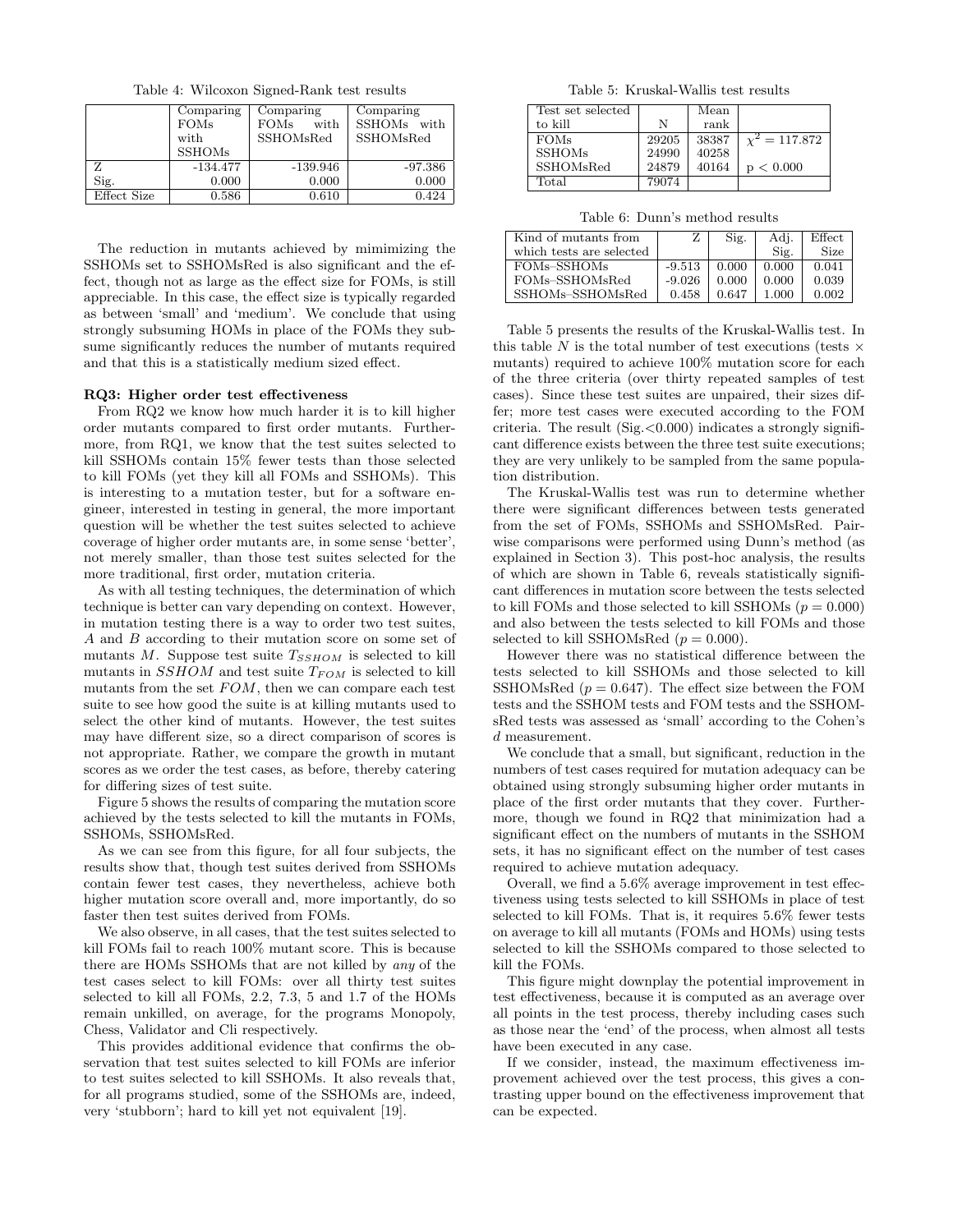

Figure 5: The Quality of Tests Selected to Kill Strongly Subsuming Higher Order Mutants: The four figures show, for each program studied, the growth in mutants killed, over all mutants (subsumed FOMs and the HOMs that strongly subsume them) for each of the three kinds of test suite. The graphs visualise the increased test quality (in terms of mutant score) for test suites selected to kill strongly subsuming mutants.

The maximum saving achieved using tests selected to kill SSHOMs was 6.6%, 12.4%, 11.3% and 5.5% for the programs Monopoly, Chess, Validator and Cli respectively. These improvements in effectiveness are obtained while simultaneously reducing the number of test cases required by 14% and the number of mutants by 35%.

We also found that mimization of SSHOM test suites has only a very small impact on effectiveness. Though, as reported in RQ2, minimization of the set SSHOMs to SSHOMsRed, improves the reduction in mutants from 35% to 45%, it also decreases the improvement in test effectiveness that can be achieved by a (small) amount.

That is, though we found an average improvement in effectiveness of 5.6% with SSHOM, this was reduced (by only 0.2%) to 5.4% when using SSHOMsRed. Similarly, we found (only) a 0.5% reduction in the maximum effectiveness improvement (overall all four programs). This is to be expected, since minimization seeks to remove only 'redundant' test cases [50].

#### RQ4: Characteristics of Subsumed FOMs

RQs 1, 2 and 3 show that subsumed FOMs can be combined to make SSHOMs that reduce test effort by approximately 14%-15% while simultaneously improving test effectiveness by 5.6%-12%. We next investigate whether there are any special properties of the subsumed FOMs we have been able to find compared to the unsubsumed FOMs. RQ4.1: Subsumed FOM killability

#### Figure 6 shows the killability of subsumed and unsubsumed mutant sets for each of the four programs studied.



Figure 6: Killability distributions for subsumed(–S) and unsubsumed (–US) mutants over all test cases

As can be seen, the mutants of programs Chess and Validator are noticeably harder to kill (in general) than those of the other two programs. The average killability of the subsumed FOMs appears to be similar (or higher) than that of the unsubsumed FOMs in all cases. In all cases except Chess, this difference is statistically significant (according to a Wilcoxon test) but the effect size is small in all cases (Cohen's d is 0.120, 0.210 and 0.117 for Monopoly, Validator and Cli respectively).

#### RQ4.2: Subsumed FOM killability by Covering Tests

Figure 7 shows the killability of subsumed and unsubsumed mutant sets for each of the four programs studied, where killability is restricted to test cases the cover the mutant in question. That is, a mutant is only deemed to be unkilled when a test case reaches (and therefore executes) it but fails to kill it. This factors out the effects of programs that contain branches that are hard to reach.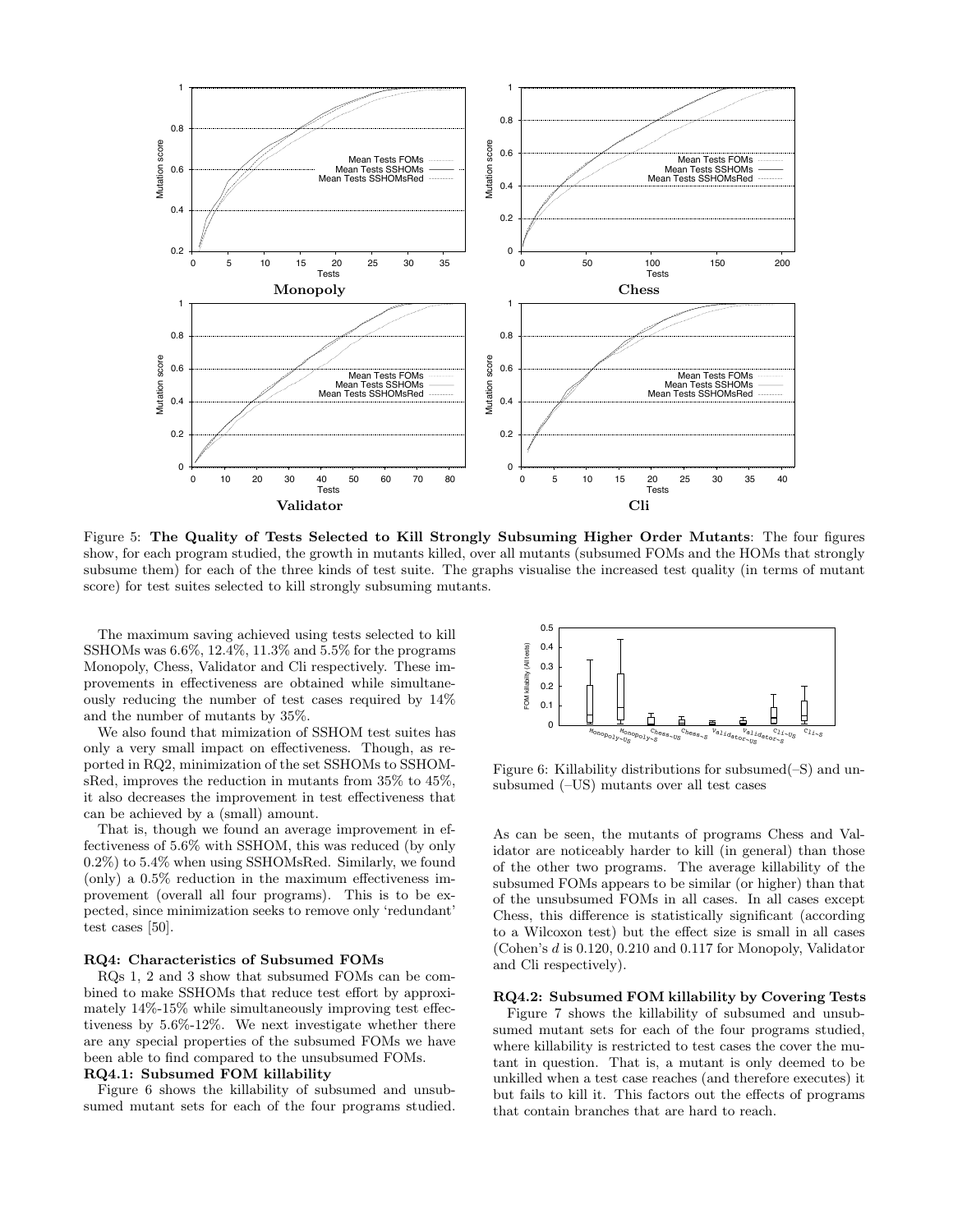

Figure 7: Killability distributions for subsumed(–S) and unsubsumed (–US) mutants with tests that reach (cover) them Table 7: Unsubsumed FOMs Killed by test selected to kill subsumed FOMs and their SSHOMs

| Subject                      | Tests to kill | <b>Zage unsubsumed FOMs killed</b> |
|------------------------------|---------------|------------------------------------|
| $\overline{\mathrm{C}}$ hess | FOMs          | 61                                 |
|                              | <b>SSHOMs</b> | 60                                 |
|                              | SSHOMsRed     | 60                                 |
| $\overline{\text{Cli}}$      | <b>FOMs</b>   | 56                                 |
|                              | <b>SSHOMs</b> | 56                                 |
|                              | SSHOMsRed     | 55                                 |
| Monopoly                     | <b>FOMs</b>   | 64                                 |
|                              | <b>SSHOMs</b> | 64                                 |
|                              | SSHOMsRed     | 64                                 |
| Validator                    | FOMs          | 35                                 |
|                              | <b>SSHOMs</b> | 34                                 |
|                              | SSHOMsRed     | 34                                 |

In this case, comparing Figures 6 and 7 we can see immediately that the apparent reduced killability of the mutants for programs Chess and Validator was largely a product of these programs containing mutants that are seldom executed. As can be seen, for two programs (Monopoly and Chess), subsumed mutants are, on average, a little easier to kill by tests that execute them, while in the other two cases (Validator and Cli), the subsumed mutants are a little harder to Kill. The differences are statistically significant (according to the Wilcoxon test), but, once again, the effect size is small according to Cohen's d measure (0.154, 0.053, 0.210 and 0.055 for Monopoly, Chess, validator and Cli, respectively).

RQ4.3: Subsumed FOM distribution over all FOMs

The Proportional Kill Growth (PKG) graphs for all mutants are depicted in Figure 8. The PKG graphs are drawn as a faint solid line on which we superimpose an indication (with short lines and whiskers) of the proportion of subsumed FOMs that are killed. The PKG graphs are averaged over all test suites and so the locations of the whisker plots give an indication of the expected proportion of subsumed FOMs that would be killed as testing progresses. As can be seen, there are different subsumed FOM distribution patterns for each of the programs, but overall Subsumed FOMs are certainly no harder to kill than that other FOMs.

RQ4.4: Unsumbsumed coverage: How many unsubsumed FOMs do subsumed FOMs and their SSHOMs kill?

Table 7 shows the percentage of unsubsumed FOMs killed by tests selected to kill each of subsumed FOMs, SSHOMs and the reduced set of SSHOMs. As can be seen, even though subsumed FOMs are only 15% of all mutants, the test suites that kill them can kill 34% to 60% of the unsubsumed FOMs (45% to 75% of all FOMs).

Overall, in answer to RQ4, we find that in all programs, a large number of subsumed FOMs are easy to kill. From a software engineer's point of view they are 'angel' faults; easy to detect.



Figure 8: Distributions of killed subsumed FOMs over all FOMs killed as testing progresses

However, we also found that there exist higher order combinations of these angels that are, from a software engineer's point of view, 'monsters': the entire test suite cannot detect them. Nevertheless, scary though they may first appear, we also know (from the answers to RQs 1, 2 and 3) that we can exploit these monsters to help simultaneously improve test effort and effectiveness.

# 5. THREATS TO VALIDITY AND FUTURE WORK

Our study has the typical threats to validity that impinge on research investigations reporting on a set of studied programs; we cannot be sure that our results will generalise to wider classes of programs and our results are obviously specific to Java programs. We sought to take care of construct threats that may otherwise have emerged due to multiple inferential statistical testing and uncertainties about the distributions from which we sampled. However, another important potential threat arises because of the need to use 'hand constructed' test suites.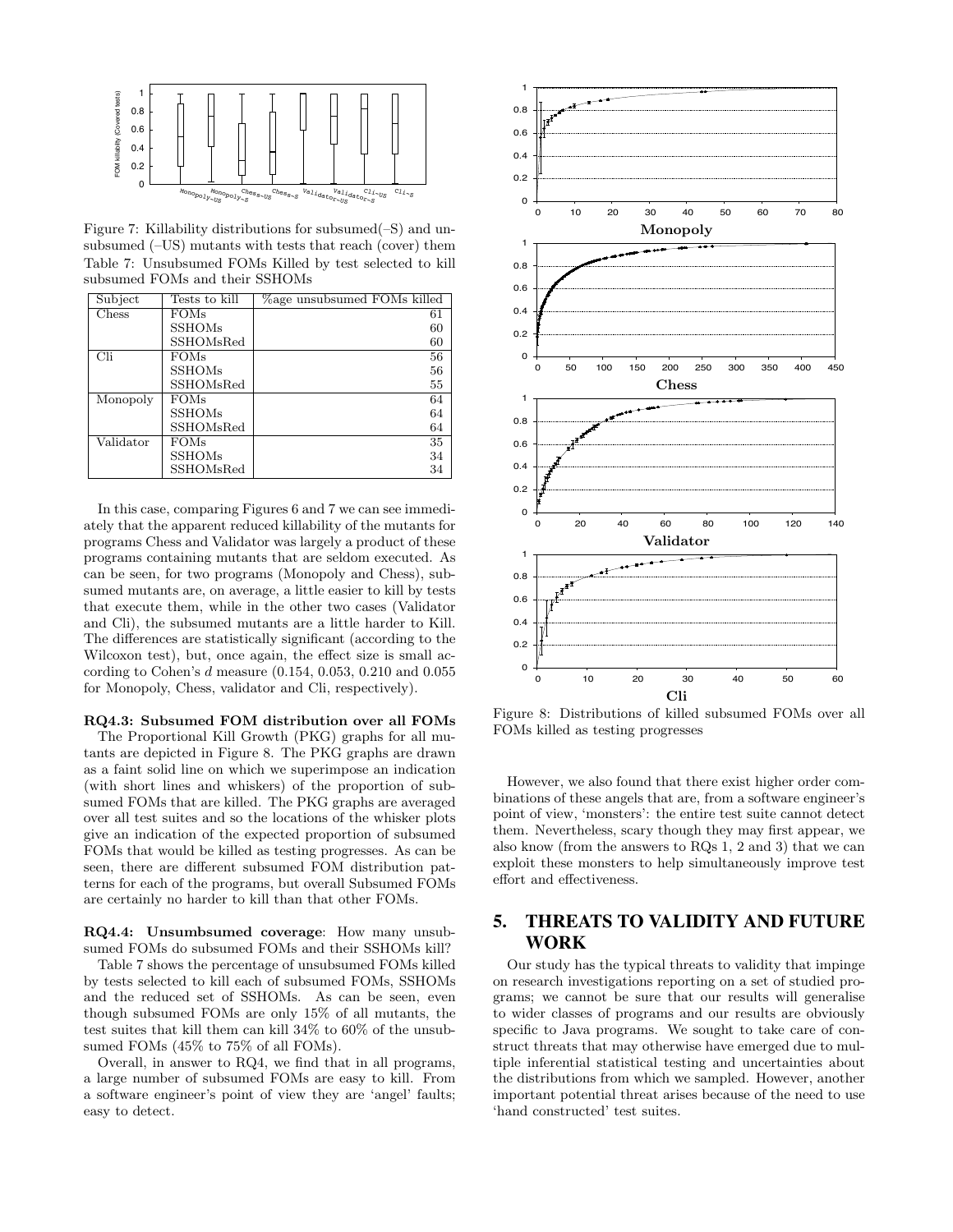We wanted the pool of test cases from which we selected test cases to be both realistic and to exhibit high coverage so that we would not observe spurious effects that might have otherwise arisen by limiting our study to only those mutants that can be easily killed. Though there have been advances on automated test case generation, tools remain unable to achieve high coverage in all cases [29]. Therefore, we used the human-designed test suites (that are provided with the four programs we studied). More work is require to assess the impact of SSHOM-testing on, for example, tests constructed by automated test generation tools or those that are considered to be of poor quality or low coverage by their developers.

Our results are primarily of interest to mutation testing researchers and designers of mutation testing systems<sup>1</sup>. For example, if further research can identify procedures that find more SSHOMs and, thereby, subsume a larger set of FOMs, then the effectiveness and efficiency improvements we report would have a significant impact, reducing the oracle cost and increasing test effectiveness. Future work may also consider whether static analyses can be adapted to predict the combinations of FOMs that would likely lead to SSHOMs. If so, then the 45% reduction in the numbers of mutants required would have a significant effect on the cost of mutation testing (even when oracle testing can be fully automated).

# 6. RELATED WORK

Mutation testing has been used to assess test quality for a wide range of systems [3, 48, 49], to compare test adequacy criteria [2, 11, 36, 35], and to generate tests [9, 14] (and test oracle [9, 13, 47]). It has also be used to guide test generation and selection using non-mutation based techniques [8, 20, 52]. There are several publicly available tools for mutation testing [6, 22, 46, 31] and mutation faults have been demonstrated to be reasonable simulations of real faults [1, 26]. A recent comprehensive survey of mutation testing is provided by Jia and Harman [24].

There has recent interest in mutant subsumption as a means of improving mutation effectiveness by removing subsumed mutants from consideration for first order mutation testing [25, 28]. The idea of subsuming higher order mutation was first proposed by Jia and Harman [21, 23]. They introduced the concept of subsuming and strongly subsuming HOMs and suggested to combine higher order mutants and non-trivial first order mutants together for mutation testing. The present paper is the fist to report results strongly subsuming mutants and their relationship to the first order mutants they subsume.

Interest in the higher order mutation testing paradigm has grown in recent years, with many results [4, 27, 32, 34, 39, 41, 42]. We summarise these results and their relationship to our work in the remainder of this section.

Polo et al. [42] investigated second order mutants. They proposed different algorithms to combine first order mutants to generate second order mutants. By applying the second order mutants, test effort was reduced by 50%, without great loss of test effectiveness. However, Polo et al. did not use search based optimization and so they were limited to small number of lower order mutants.

Mateo et al. [34] extended this work with additional combination strategies for second order mutants. Neither of these papers used strong subsumption, so they achieve greater efficiency improvements than those reported in the present paper, but with a (small) decrease in effectiveness rather than a (small) increase in effectiveness.

Jia and Harman [21] and Omar et al. [39] studied the way in which a HOM could combine FOMs in subtle ways. While Jia and Harman generated subtle HOMs for the C language, Omar et al. extended this to Java and AspectJ. Fault subtlety comes from the way in which the HOM's constituent FOMs are mutually partially masking. Langdon et al. [30] found HOMs using a grammar-based, bi-objective, strongly typed genetic programming system. Their two objectives are killability and diversity, which found realistic HOMs that are harder to kill than any of the FOMs in four C subject systems. However, they neither investigated nor reported on strong subsumption.

Higher order mutation may also reduce the effects of the equivalent mutant problem [19], in which a mutant is syntactically different yet semantically identical to the original program from which it is constructed. Offutt [37] was the first to suggest that HOMs might be less likely to be equivalent than FOMs. This observation was also confirmed in the subsequent work of Papadakis and Malevris on second order mutation [41]. More recently, Kintis et al. also showed that impact analysis (with second order mutants) can be used to detect first order equivalent mutants [27]. In the present paper, we are concerned only with non-equivalent mutants, since we wish to study strongly subsuming higher order mutants and the first order mutants that they subsume.

# 7. CONCLUSIONS AND FUTURE WORK

This paper studied the SSHOMs found in four real world Java systems. We found that, using SSHOMs in place of the FOMs they subsume results in a requirement for many fewer mutants (up to 45% fewer) and that test efficiency can be improved by approximately 14%, while test effectiveness is simultaneously improved by between 5.6% and 12%.

We also found that SSHOMs can be exceptionally hard to detect. These SSHOMs are 'monster faults' that remain undetected by the entire test suite selected to kill all FOMs, yet their constituent FOMs are 'angelic faults' that are easy to kill and therefore offer little resistance to testing. Nevertheless, despite their potency, the SSHOMs we found do still need to be combined with some (unsubsumed) FOMs in order to achieve full mutation adequacy.

Our fitness function merely samples strongly subsuming HOMS from a set of subsuming HOMs. We do not specifically search for strong subsumption, merely subsumption, so our results form a lower bound on the improvement in effectiveness and efficiency that might accrue from strong subsumption.

Though we have demonstrated that monster faults can be constructed from angelic faults, we have surely not found the best construction algorithm. We hope and believe that future work will see the benefits of HOMs migrating from research to practice with wider incorporation of higher order mutation in testing tools. We also expect future research will find better targeted fitness functions that seek out various forms of strong subsumption.

<sup>1</sup>All results can be found at the paper's companion website: http://www0.cs.ucl.ac.uk/staff/Y.Jia/projects/ase14/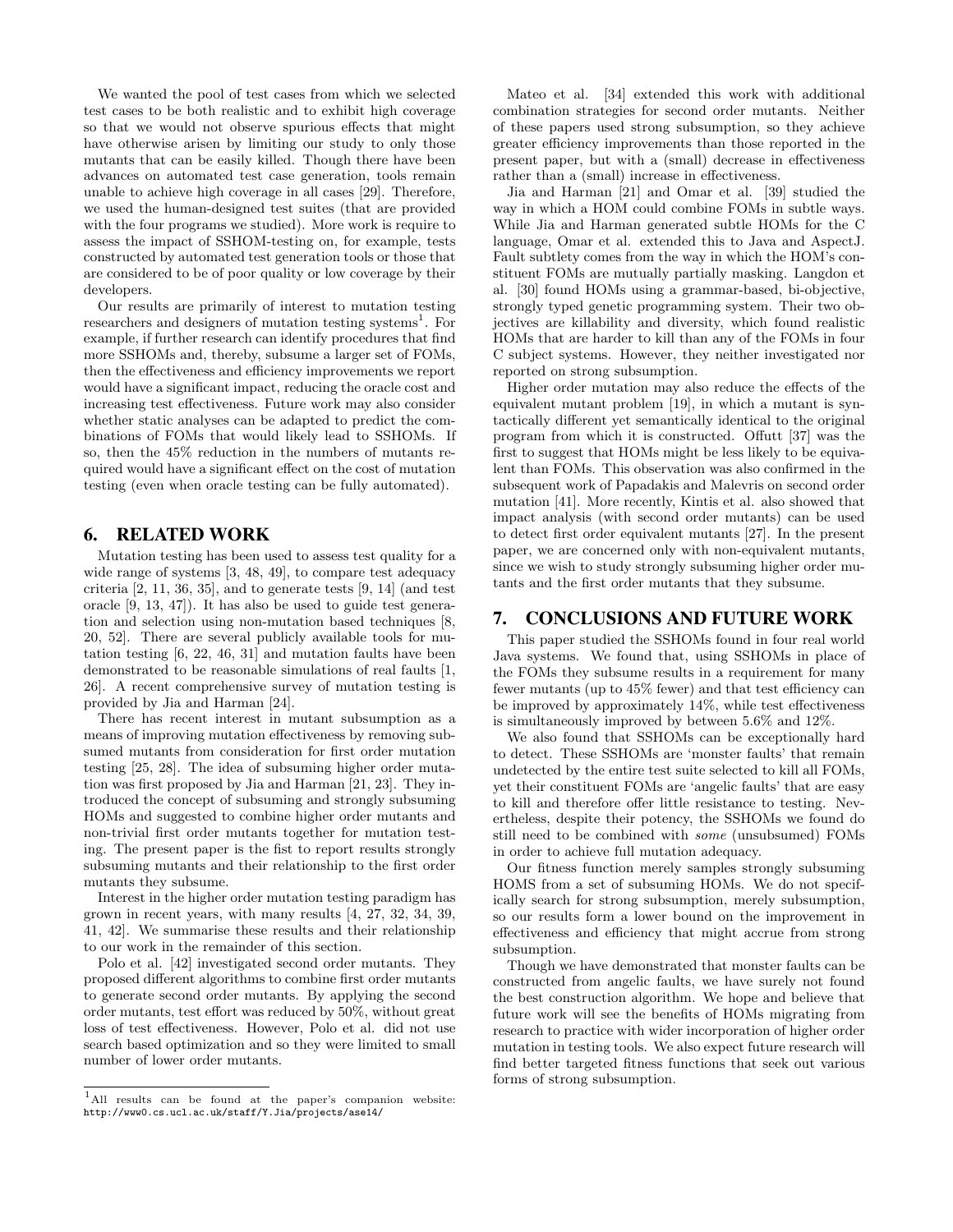# 8. REFERENCES

- [1] J. H. Andrews, L. C. Briand, and Y. Labiche. Is Mutation an Appropriate Tool for Testing Experiments? In Proceedings of the 27th International Conference on Software Engineering (ICSE'05), pages 402 – 411, St Louis, Missouri, 15-21 May 2005.
- [2] J. H. Andrews, L. C. Briand, Y. Labiche, and A. S. Namin. Using Mutation Analysis for Assessing and Comparing Testing Coverage Criteria. IEEE Transactions on Software Engineering, 32(8):608–624, August 2006.
- [3] A. Bartel, B. Baudry, F. Munoz, J. Klein, T. Mouelhi, and Y. L. Traon. Model driven mutation applied to adaptive systems testing. In Mutation Testing Workshop, pages 408–413, 2011.
- [4] F. Belli, N. Güler, A. Hollmann, G. Suna, and E. Yoldoz. Model-Based Higher-Order Mutation Analysis. In Advances in Software Engineering, volume 117 of Communications in Computer and Information Science, pages 164–173. Springer Berlin Heidelberg, 2010.
- [5] J. Cohen. Statistical Power Analysis for the Behavioral Sciences (second ed.). Lawrence Erlbaum Associates, New Jersey, 1988.
- [6] M. E. Delamaro, J. C. Maldonado, and A. Vincenzi. Proteum/IM 2.0: An Integrated Mutation Testing Environment. In Proceedings of the 1st Workshop on Mutation Analysis (MUTATION'00), pages 91–101, San Jose, California, 6-7 October 2001. published in book form, as Mutation Testing for the New Century.
- [7] R. A. DeMillo, R. J. Lipton, and F. G. Sayward. Hints on test data selection: Help for the practical programmer. IEEE Computer, 11:31–41, 1978.
- [8] G. Fraser and F. Wotawa. Using model-checkers for mutation-based test-case generation, coverage analysis and specification analysis. In International Conference on Software Engineering Advances (ICSEA 2006), pages 1–16, 2006.
- [9] G. Fraser and A. Zeller. Mutation-driven generation of unit tests and oracles. In International Symposium on Software Testing and Analysis (ISSTA 2010), pages 147–158, Trento, Italy, 2010. ACM.
- [10] F. G. Freitas and J. T. Souza. Ten years of search based software engineering: A bibliometric analysis. In  $3^{rd}$  International Symposium on Search based Software Engineering (SSBSE 2011), pages  $18-32$ , 10th - 12th September 2011.
- [11] M. Gligoric, A. Groce, C. Zhang, R. Sharma, M. A. Alipour, and D. Marinov. Comparing non-adequate test suites using coverage criteria. In M. Pezzè and M. Harman, editors, International Symposium on Software Testing and Analysis (ISSTA 2013), pages 302–313, Lugano, Switzerland, 2013. ACM.
- [12] D. E. Goldberg. Genetic Algorithms in Search, Optimization & Machine Learning. Addison-Wesley, Reading, MA, 1989.
- [13] B. J. M. Grün, D. Schuler, and A. Zeller. The Impact of Equivalent Mutants. In Proceedings of the 4th International Workshop on Mutation Analysis (MUTATION'09), pages 192–199, Denver, Colorado, 1-4 April 2009. IEEE Computer Society. published with Proceedings of the 2nd International Conference

on Software Testing, Verification, and Validation Workshops.

- [14] M. Harman, Y. Jia, and B. Langdon. Strong higher order mutation-based test data generation. In  $8^{th}$ European Software Engineering Conference and the ACM SIGSOFT Symposium on the Foundations of Software Engineering (ESEC/FSE '11), pages 212–222, New York, NY, USA, September 5th - 9th 2011. ACM.
- [15] M. Harman, Y. Jia, and W. B. Langdon. A manifesto for higher order mutation testing. In  $5^{th}$  International Workshop on Mutation Analysis (Mutation 2010), Paris, France, April 2010.
- [16] M. Harman, A. Mansouri, and Y. Zhang. Search based software engineering: Trends, techniques and applications. ACM Computing Surveys, 45(1):11:1–11:61, November 2012.
- [17] M. Harman, P. McMinn, M. Shahbaz, and S. Yoo. A comprehensive survey of trends in oracles for software testing. Technical Report Research Memoranda CS-13-01, Department of Computer Science, University of Sheffield, 2013.
- [18] M. Harman, P. McMinn, J. Souza, and S. Yoo. Search based software engineering: Techniques, taxonomy, tutorial. In B. Meyer and M. Nordio, editors, Empirical software engineering and verification: LASER 2009-2010, pages 1–59. Springer, 2012. LNCS 7007.
- [19] M. Harman, X. Yao, and Y. Jia. A study of equivalent and stubborn mutation operators using human analysis of equivalence. In  $36<sup>th</sup> International$ Conference on Software Engineering (ICSE 2014), Hyderabad, India, June 2014. To Appear.
- [20] S.-S. Hou, L. Zhang, T. Xie, H. Mei, and J.-S. Sun. Applying Interface-Contract Mutation in Regression Testing of Component-Based Software. In Proceedings of the 23rd International Conference on Software Maintenance (ICSM'07), pages 174–183, Paris, France, 2-5 October 2007.
- [21] Y. Jia and M. Harman. Constructing Subtle Faults Using Higher Order Mutation Testing. In Proceedings of the 8th International Working Conference on Source Code Analysis and Manipulation (SCAM'08), pages 249–258, Beijing, China, 28-29 September 2008.
- [22] Y. Jia and M. Harman. Milu: A customizable, runtime-optimized higher order mutation testing tool for the full C language. In  $3^{rd}$  Testing Academia and Industry Conference - Practice and Research Techniques (TAIC PART'08), pages 94–98, Windsor, UK, August 2008.
- [23] Y. Jia and M. Harman. Higher Order Mutation Testing. Journal of Information and Software Technology, 51(10):1379–1393, October 2009.
- [24] Y. Jia and M. Harman. An Analysis and Survey of the Development of Mutation Testing. IEEE Transactions of Software Engineering, 37(5):649–678, 2011.
- [25] R. Just, M. D. Ernst, and G. Fraser. Efficient mutation analysis by propagating and partitioning infected execution states. In International Symposium on Software Testing and Analysis (ISSTA 2014), San Jose, CA, USA, 2014. To appear.